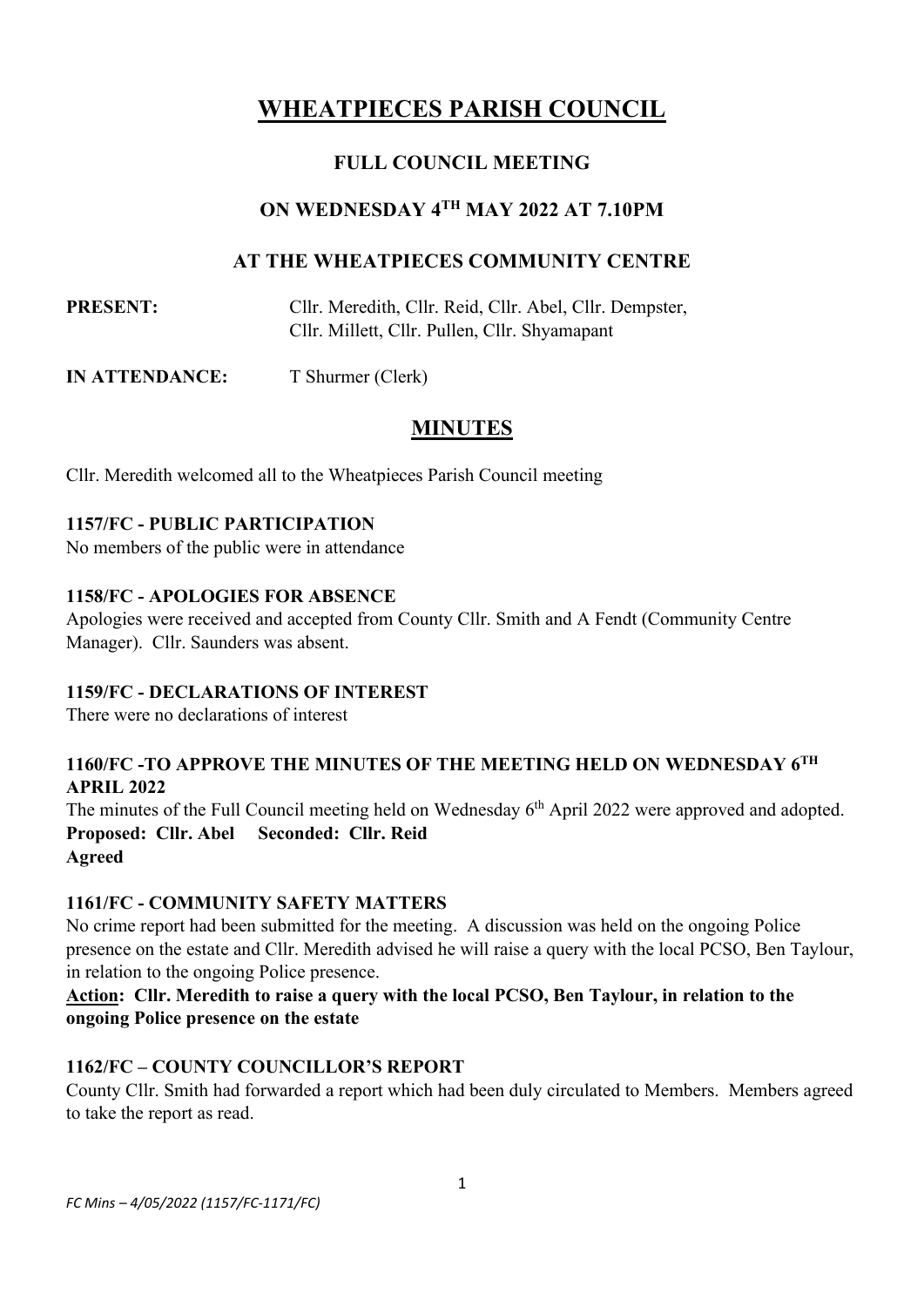### **1163/FC - BOROUGH COUNCILLOR'S REPORT**

No Borough Councillor's report had been submitted.

#### **1164/FC - COMMUNITY CENTRE**

➢ Members approved the quotation for the replacement of the swing seats in the children's play area. **Proposed: Cllr. Abel Seconded: Cllr. Reid Agreed**

#### **Action: Community Centre Manager to order the replacement swing seats and arrange installation**

 $\triangleright$  Members considered the way forward for the renewal of the cleaning contract for the Community Centre which is due to expire on the 31<sup>st</sup> August 2022. Members agreed the renewal of the cleaning contract should be for a three-year period and that the existing contractor should be requested to provide a quotation for this period in addition to placing an invitation to tender on the Parish website and noticeboards.

#### **Action: Clerk to invite existing cleaning contractor to provide a quotation for a three-year period and place an invitation to tender on the Parish website and noticeboards**

#### **1165/FC – FINANCIAL MATTERS**

**a**) Members approved the financial report for the year ended 31<sup>st</sup> March 2022. A thank you was given to the Clerk/Responsible Finance Officer and the Accountant for the preparation of the report.

#### **Proposed: Cllr. Meredith Seconded: Cllr. Reid Agreed**

- **b)** Following circulation of Gloucestershire Association of Parish and Town Council's (GAPTC) recent programme of training courses, Cllr. Millett advised her availability to attend part 2 of the 'Being a Better Councillor' course scheduled for Wednesday 25<sup>th</sup> May 2022. **Action: Clerk to book Cllr. Millett on part 2 of the 'Being a Better Councillor' course scheduled for Wednesday 25th May 2022**
- **c)** Members approved Cllr. Dempster's attendance at the on-line Internal Controls training session on Thursday  $5<sup>th</sup>$  May 2022 at a cost of £30.00. **Proposed: Cllr. Meredith Seconded: Cllr. Reid Agreed**
- **d**) Members approved the job vacancy advert placed on Glos.Jobs.co.uk at a cost of  $£35.00 +$ VAT

#### **Proposed: Cllr. Reid Seconded: Cllr. Dempster Agreed**

e) The schedule of invoices paid on the 4<sup>th</sup> May 2022 were approved as follows: Cheques from Lloyds main Parish Council account = **£1,366.57** Standing Orders and Direct Debits from main Parish Council account = **£1,133.91** Paid by the Business Debit Card on the Lloyds main Parish Council account = **£67.00** Cheques from TSB Sportsfield account = **£440.00** Cheques from the Barclays Community Centre account = **£394.50** Members were also advised of the credit remittance received into the Lloyds main Parish Council account for the sum of £27,263.00 in respect of the  $1<sup>st</sup>$  instalment of the Parish Precept for 2022/2023 **Proposed: Cllr. Shyamapant Seconded: Cllr. Reid**

**Agreed**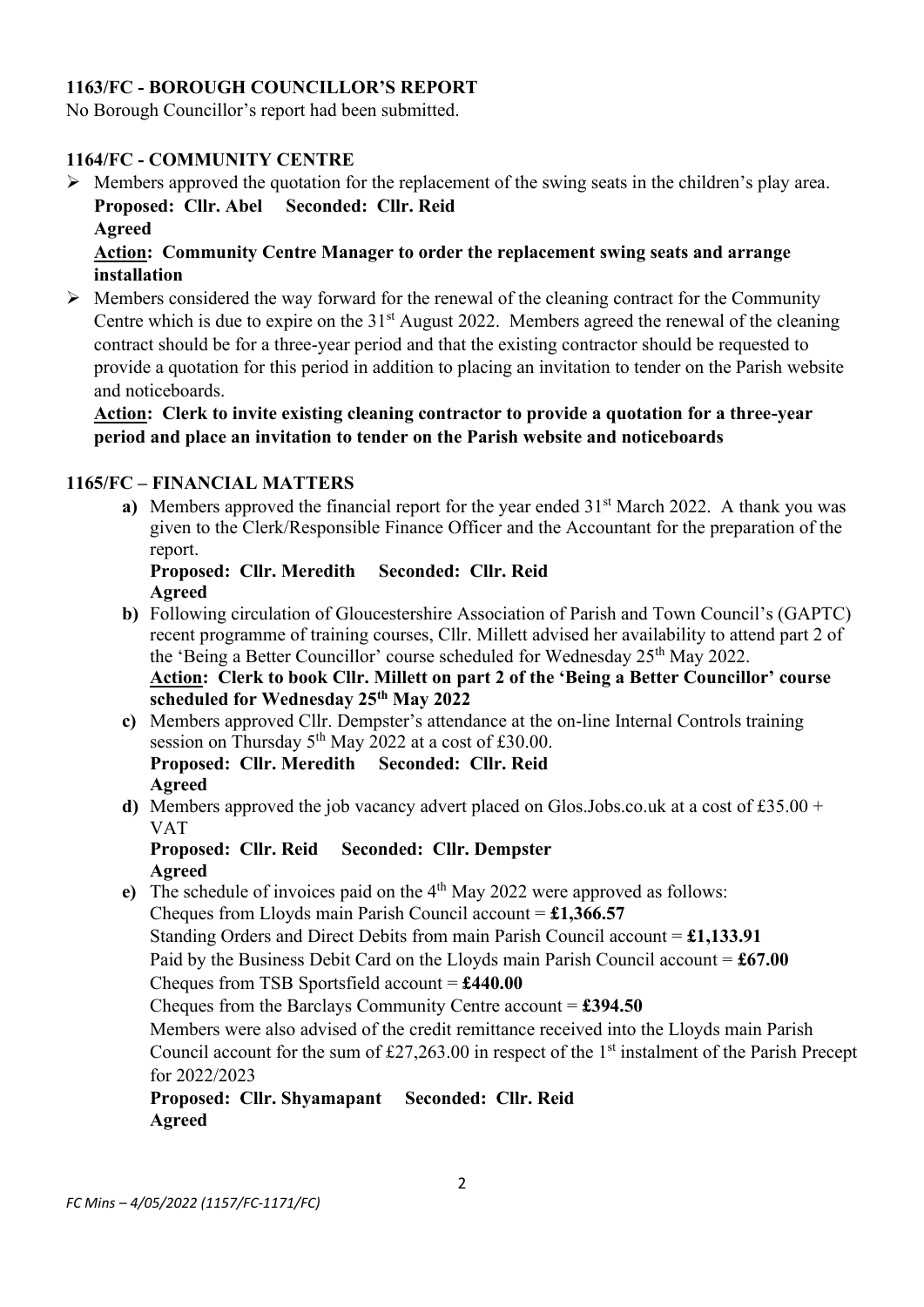### **1166/FC - PLANNING APPLICATIONS**

No planning applications had been received for consideration

Members held a discussion on the recent application at no. 1 Beauchamp Road for a change of use of land to residential, the creation of new driveway and erection of a boundary wall (part retrospective) which had subsequently been refused. Cllr. Meredith will enquire with Tewkesbury Borough Council (TBC) if the boundary wall as part of this application will be required to be dismantled.

#### **Action: Cllr. Meredith to enquire with TBC if the boundary wall as part of this application will be required to be dismantled**

### **1167/FC –COMMUNITY INFRASTRUCTURE LEVY (CIL)**

 $\triangleright$  Members considered the tenders received from three companies for the installation of heating units as part of the decarbonisation of the Community Centre. The tenders were for two options and the difference between option one and option two was explained. Following a discussion and consideration of the available funding Members agreed the fixed price tender for option two from S K Heating and Cooling Ltd.

### **Proposed: Cllr. Meredith Seconded: Cllr. Reid Agreed**

### **Action: Clerk to forward a Letter of Intent to S K Heating and Colling Ltd**

➢ Members were advised that tenders have not yet been invited for the installation of solar panels. Cllr. Meredith is in the process of collating drawings to submit with a planning application to gain permission for the installation of solar panels, the application fee will be £117.00 and will take approximately eight weeks.

### **1168/FC – POLICIES**

No update was received on the review of the Parish Council policies

### **1169/FC – STANDING ORDERS AND FINANCIAL REGULATIONS**

- ➢ Members agreed to consider a review of the Parish Council's Financial Regulations and Standing Orders at the next Full Council meeting scheduled for Wednesday 1<sup>st</sup> June 2022. **Action: Clerk to place on the next Full Council agenda 'To consider a review of the Parish Council's Financial Regulations and Standing Orders**
- ➢ Members were requested to look at the Terms of Reference for both the Environment and Community Centre Committees and advise the Clerk of any suggested amendments prior to the committee meetings recommencing
- ➢ **Action: Members to look at the Terms of Reference for both the Environment and Community Centre Committees and advise the Clerk of any suggested amendments prior to the committee meetings recommencing**

### **1169/FC - CORRESPONDENCE**

➢ Members were advised of an email invitation from TBC for up to two people from each Parish Council to attend a Town and Parish Council seminar scheduled for Wednesday 15th June 2022. Cllr. Millett advised she is available to attend, Cllr. Pullen will advise the Clerk of her availability to attend.

### **Action: Clerk to advise TBC accordingly**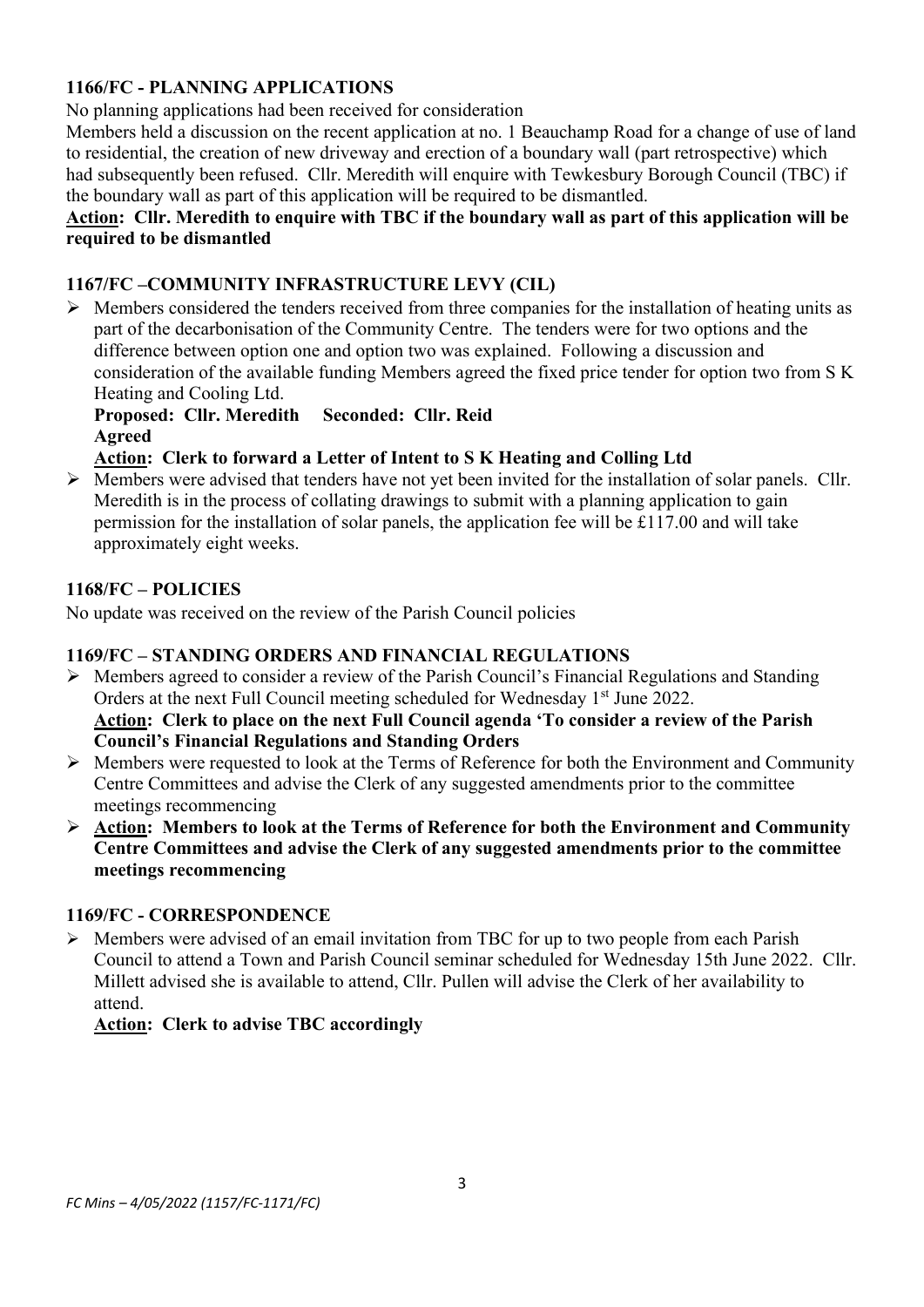### **1170/FC – MEMBERS REPORTS**

- ➢ Members were advised that the grass cutting has commenced on the estate. A discussion followed on various areas relating to grass cutting on the estate. Members were advised of a green space on Cambrian Road, which is still in the ownership of Bovis Homes awaiting adoption by TBC, where a resident had installed a pond and plants etc. This has been forwarded to both Bovis Homes and TBC.
- ➢ Members were advised that Smartcut Ltd have been requested to carry out the first cut of the verges in Snowdonia Road and Monterey Road
- ➢ Members were advised of a recently installed noticeboard on the footpath from Jubilee Way into the Stonehills estate. The Clerk was requested to enquire with Tewkesbury Town Council the details of the supplier and the cost of this noticeboard.

**Action: Clerk to enquire with Tewkesbury Town Council the details of the supplier and the cost of the noticeboard on the footpath from Jubilee Way into the Stonehills estate**

 $\triangleright$  Members were advised of an incident of anti-social behaviour (ASB) on Monday 2<sup>nd</sup> May 2022 in Wakeman Close involving approximately 20 youths. This was reported to the Police but to date no feedback had been received.

**Action: Cllr. Meredith will enquire with the local PCSO, Ben Taylour, for feedback on the incident of ASB that occurred on Monday 2nd May 2022 in Wakeman Close.**

- ➢ Members were advised that concerns had been raised by a resident in relation to the recent weed spraying carried out in Hawkmoth Close. It was suggested that if the resident's house number was advised to Smartcut Ltd they can be requested to avoid spraying the area in front of the property.
- $\triangleright$  A query was raised in relation to the condition of the oak trees planted for the Queen's Platinum Jubilee. Cllr. Meredith will check on these and query with the supplier accordingly. **Action: Cllr. Meredith to check on the condition of the oak trees planted for the Queen's Platinum Jubilee and query with the supplier if necessary**
- ➢ Members were advised that the walkway adjacent to the John Moore Primary school leading to Thatcham Road is overgrown and requires remedial works.
	- **Action: Cllr. Reid to advise Gloucestershire Highways accordingly**
- ➢ A query was raised in relation to the ownership of some land near the John Moore Primary School **Action: Cllr. Meredith to enquire with the Headteacher of the John Moore Primary School in relation to the ownership of the land**

#### **1171/FC - SEPARATE BUSINESS**

*Members then moved into confidential business:*

*Under Section 100(A)(4) Local Government Act 1972, the minutes are excluded from publication on the grounds that they involve the likely disclosure of exempt information as defined in Part 1 of Schedule 12A of the Act.*

To approve the separate minutes of the meeting held on Wednesday  $6<sup>th</sup>$  April 2022 To discuss staffing matters

#### **DATE OF NEXT MEETING**

A discussion was held on the days of future meetings and the resumption of the Environment and Community Centre Committee meetings. Members were advised that the dates of Full Council meetings had been agreed for the period April 2022 to December 2022 at the Full Council meeting held on Wednesday 9<sup>th</sup> March 2022. These dates had subsequently been forwarded to the County Councillor and local PCSO accordingly for their diaries.

An enquiry will be made with the Community Centre Manager of availability of the meeting rooms for the resumption of the Environment and Community Centre Committees.